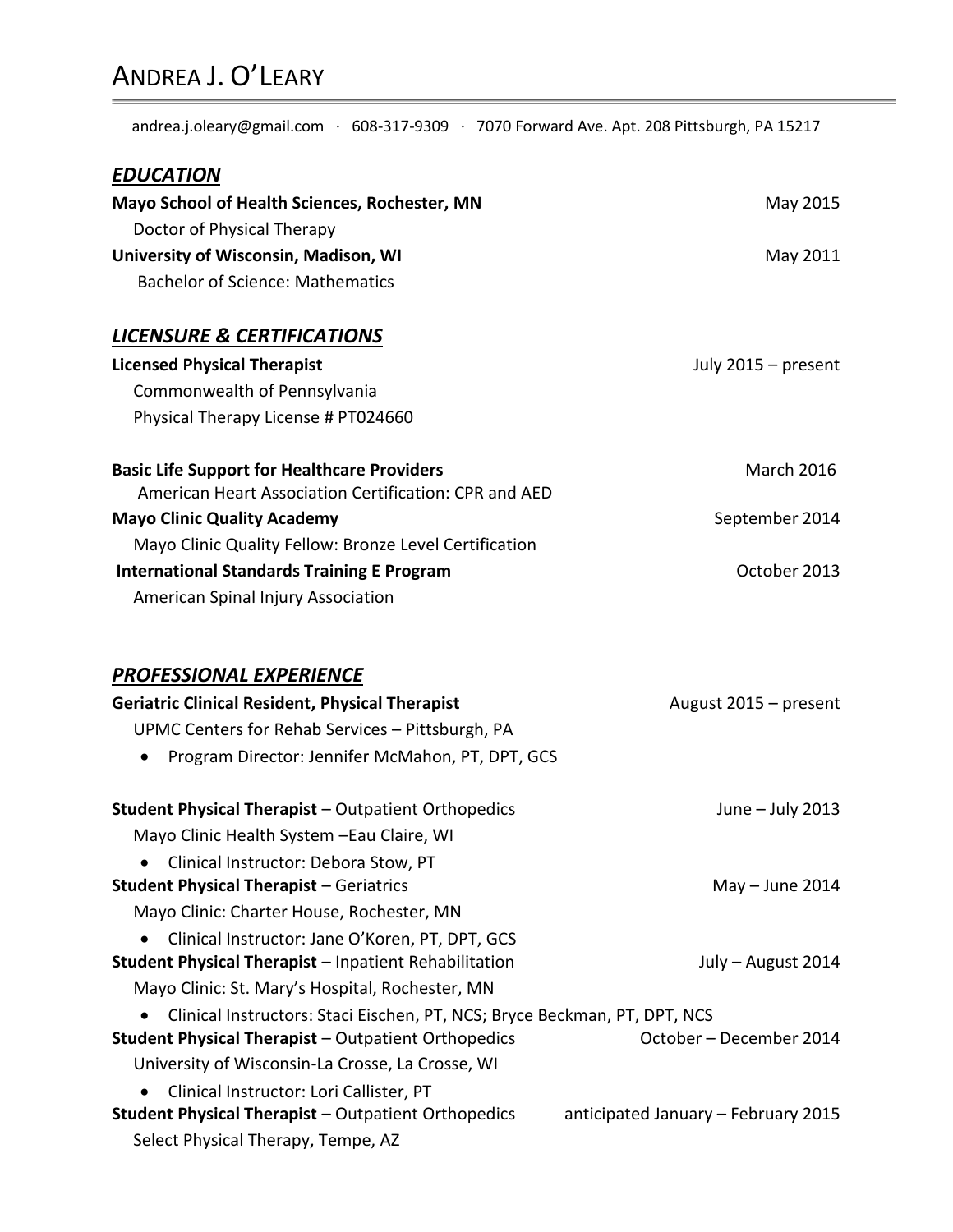Clinical Instructor: Daniel Angulo, PT

#### **Student Physical Therapist** – Acute Care anticipated March – May 2015

University of Chicago Medicine, Chicago, IL

• Clinical Instructor: Megan Teele

# *VOLUNTEER EXERIENCES*

#### **Hiawatha Homes, Rochester, MN** November 2013 – January 2014

Volunteer, Supervisor: John Hollman, PT, PhD

• Design and teach a training program for caregivers to learn about back safety and proper body mechanics, range of motion for and repositioning of clients, and wound prevention.

#### **Rochester Race for Research**, Rochester, MN April 2013, April 2014

Volunteer, Supervisor: John Hollman, PT, PhD

• Assisted in organization of local 5K race to support PT research

#### **HOI, Honduras March 2014 March 2014 March 2014 March 2014 March 2014 March 2014 March 2014**

Volunteer, Supervisor: Nathan Hellyer, PT, PhD

• 1 week long medical mission trip to Honduras to provide physical therapy care to Honduran residents both in clinic and in-home care

# *PROFESSIONAL ORGANIZATIONS*

# **American Physical Therapy Association** Member 2013 – Present Pennsylvania Chapter member 2013 – Present Academy of Geriatric Physical Therapy member 2014 – Present Neurology Section member 2016 – Present **Mayo School of Health Sciences Alumni Association** Member 2012- Present *PROFESSIONAL CONFERENCES* **MNPTA Student Conclave** February 2013 Minneapolis, MN **22nd Annual Mayo Clinic Symposium on Sports Medicine** November 2013Rochester, MN **Combined Sections Meeting APTA** Las Vegas, NV February 2014 Anaheim, CA February 2016 **MNPTA Spring Conference** St. Paul, MN April 2014 **PPTA Annual Conference** Seven Springs, PA **Seven Springs, PA October 2015**